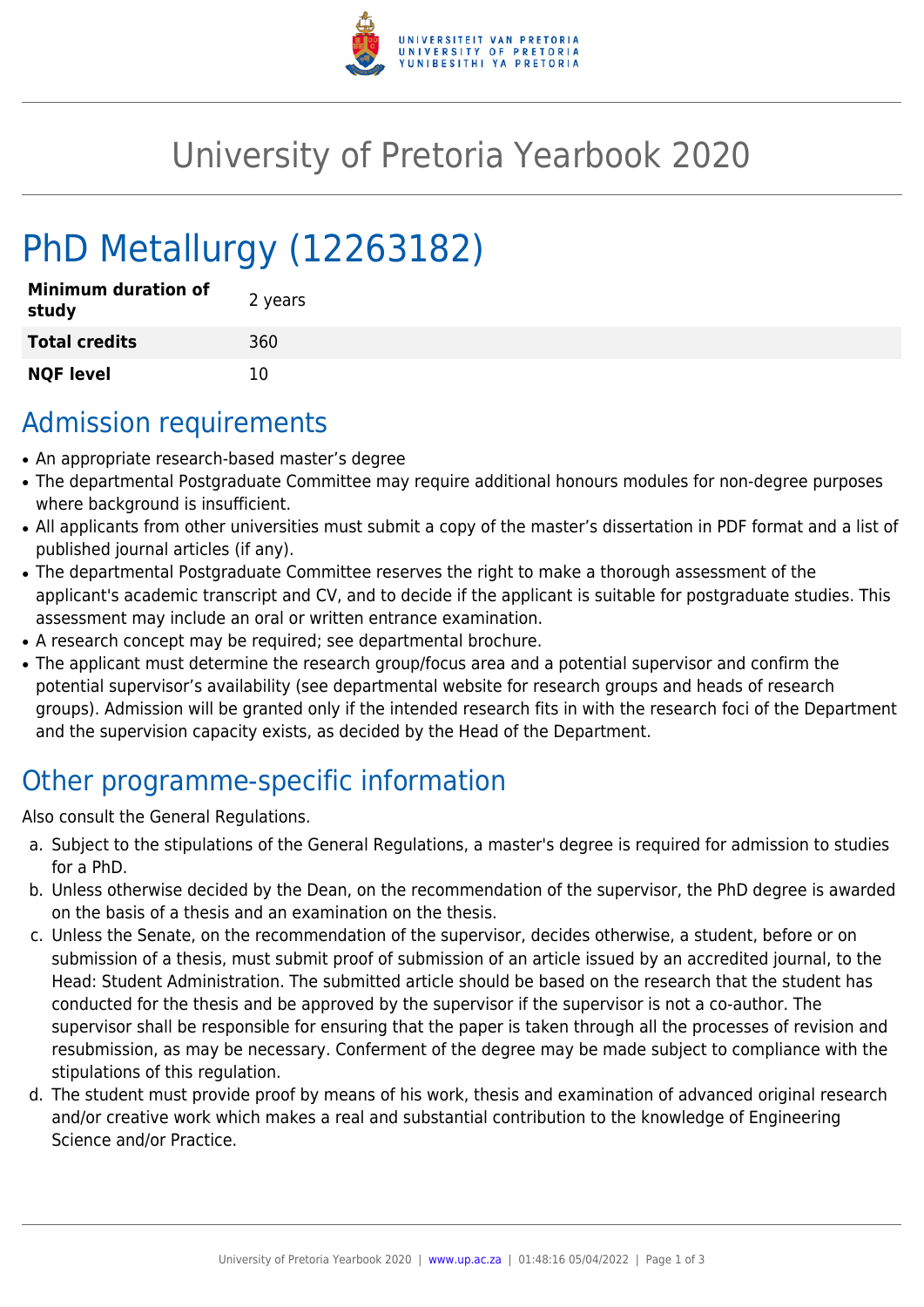

## Curriculum: Year 1

**Minimum credits: 360**

#### **Core modules**

#### **Thesis: Metallurgy 990 (MTG 990)**

| <b>Module credits</b>         | 360.00                                          |
|-------------------------------|-------------------------------------------------|
| <b>Prerequisites</b>          | No prerequisites.                               |
| <b>Language of tuition</b>    | Module is presented in English                  |
| <b>Department</b>             | Materials Science and Metallurgical Engineering |
| <b>Period of presentation</b> | Year                                            |